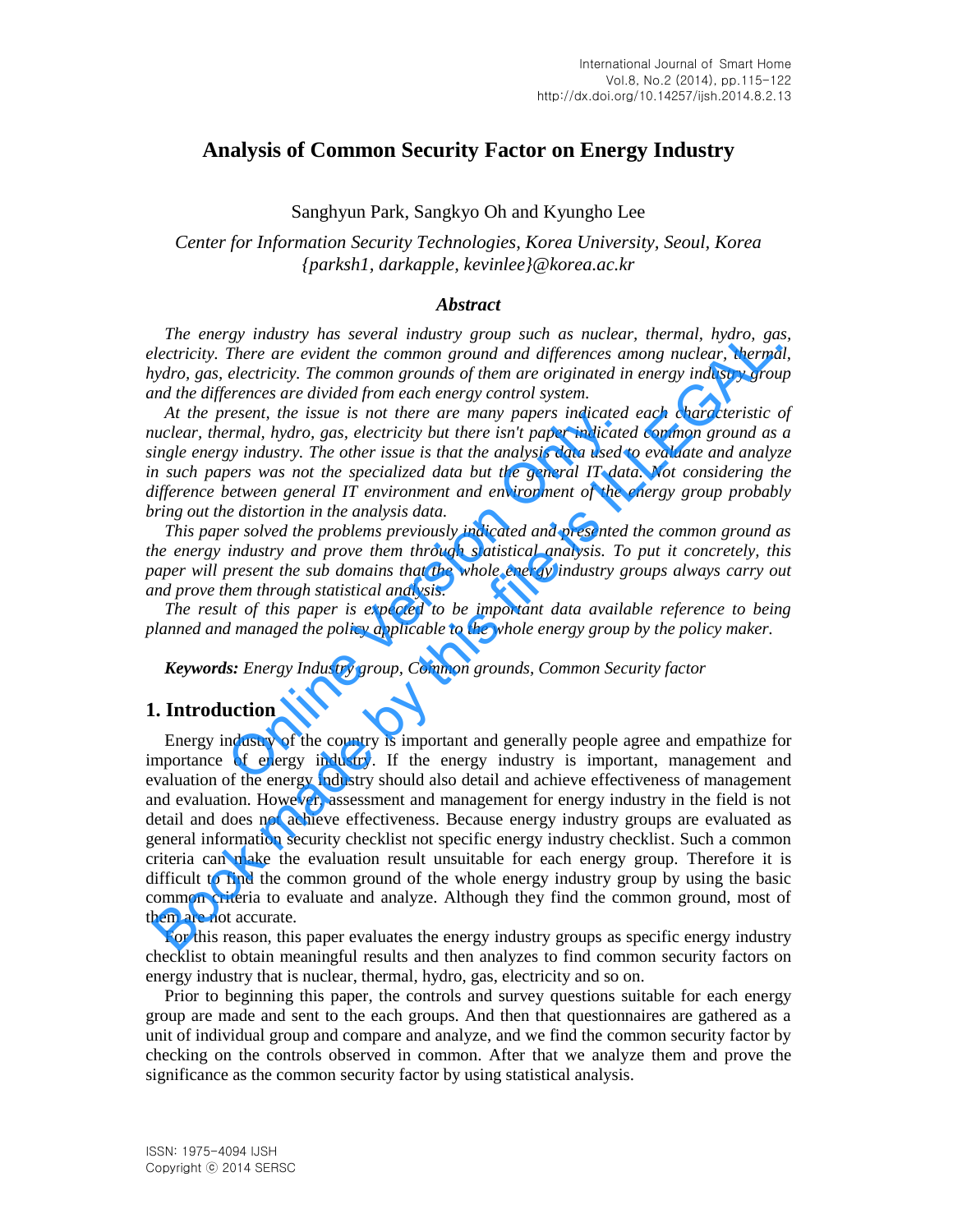The common security factor presented in this paper is not the characteristics of the individual energy group but the characteristics of the whole energy industry. And the characteristics of the individual energy group contains the main value relevant to the industry. Through the results of this paper, the government can get efficient and effective result in order to implement and manage the whole policy in the energy field.

## **2. Analysis Preparation**

Evaluation conducted by using specific check list for ICS(Industrial Control System) basically. The checklist was created based on the NIST Special Publication 800-53 that include security guidance and recommended check list for ICS. The evaluation sheet is the same as the next and the answer to each item is classified Yes, No, Partial and N/A.

|                                   | Current status questionnaire of security management system                                                                 |                                                      |                   |                                               |           |                |                                                                                         |                                                        |                                                                                                                                     |
|-----------------------------------|----------------------------------------------------------------------------------------------------------------------------|------------------------------------------------------|-------------------|-----------------------------------------------|-----------|----------------|-----------------------------------------------------------------------------------------|--------------------------------------------------------|-------------------------------------------------------------------------------------------------------------------------------------|
|                                   |                                                                                                                            |                                                      |                   |                                               |           |                |                                                                                         |                                                        |                                                                                                                                     |
|                                   |                                                                                                                            |                                                      |                   |                                               |           |                |                                                                                         |                                                        |                                                                                                                                     |
| <b>Domain</b><br>D.1              | <b>Access Control</b>                                                                                                      |                                                      |                   | <b>Contents</b>                               |           |                |                                                                                         |                                                        |                                                                                                                                     |
| D.1.2                             | <b>Access Control Account Management</b>                                                                                   |                                                      |                   |                                               |           |                |                                                                                         |                                                        |                                                                                                                                     |
| <b>Description</b><br>of controls | The control system can not manage the account (e.g., remote terminal) is required to adopt a suitable alternative control. |                                                      |                   |                                               |           |                |                                                                                         |                                                        |                                                                                                                                     |
| <b>Details</b>                    |                                                                                                                            |                                                      |                   |                                               |           |                | Answer area                                                                             |                                                        |                                                                                                                                     |
| Code                              | Questions                                                                                                                  |                                                      |                   | Control status( $\sqrt{}$ )                   |           |                | <b>Answer basis</b>                                                                     | <b>Evidence</b>                                        | <b>Location of</b><br>evidence                                                                                                      |
| D.1.2.2                           | Using, form(Individuals, groups, and guests) for each<br>account information has been identified in specific?              |                                                      | Yes<br>$\sqrt{ }$ | N/A<br>Cycle<br>Once a year<br><b>Opinion</b> | <b>No</b> | <b>Partial</b> | Identification<br>is based on<br>the command<br>center<br>information<br>security rules | the command<br>center<br>information<br>security rules | the command<br>center information<br>security rules<br>Article 8. Access<br>control system<br>No 43. User<br>accounts<br>management |
|                                   | All results are mapped as follows.                                                                                         | <b>Figure 1. Example of Evaluation Sheet</b>         |                   |                                               |           |                |                                                                                         |                                                        |                                                                                                                                     |
|                                   |                                                                                                                            |                                                      |                   |                                               |           |                |                                                                                         |                                                        |                                                                                                                                     |
|                                   |                                                                                                                            | Table 1. Control Status Level's Definition and Point |                   |                                               |           |                |                                                                                         |                                                        |                                                                                                                                     |
|                                   |                                                                                                                            |                                                      | <b>Definition</b> |                                               |           |                |                                                                                         |                                                        | Point                                                                                                                               |

**Figure 1. Example of Evaluation Sheet** 

# **Table 1. Control Status Level's Definition and Point**

|                | <b>Definition</b>                                                                                                           | Point  |
|----------------|-----------------------------------------------------------------------------------------------------------------------------|--------|
| Yes            | Yes is in compliance with a document and related grounds control items                                                      | 3      |
| Partial        | Partial is have a portion of the document or evidence related to the control items or the compliance level is<br>incomplete | 2      |
| N <sub>0</sub> | No is not fulfill control and article and rationale associated with the control item does not exist                         |        |
| N/A            | N/A is does not related with control and business processes                                                                 | Except |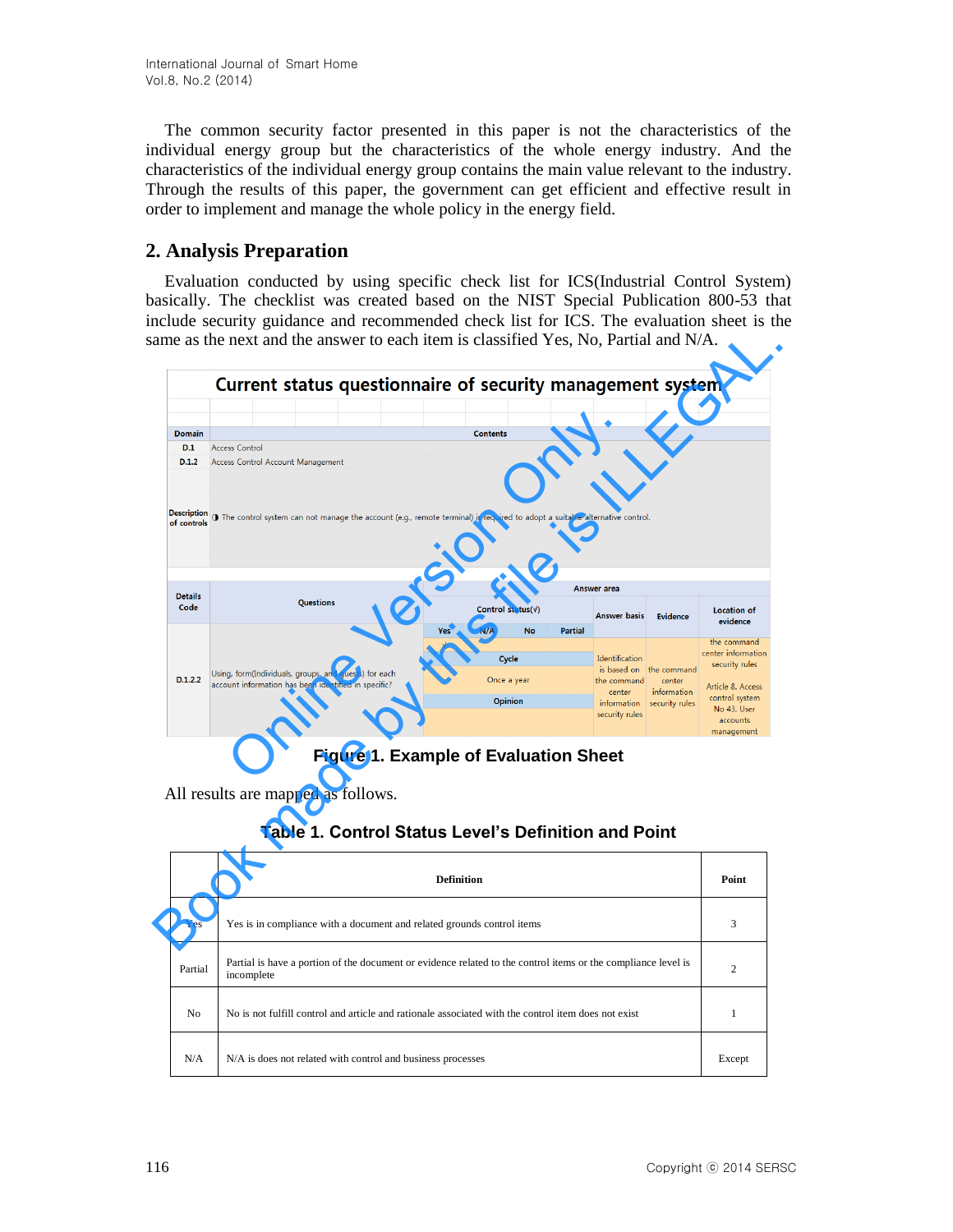In addition, description of controls is added explanation for the detail situation of ICS for the answers and Answer basis, Evidence and Location of evidence are an item for reliability evaluation.

The check list configured main domain, Sub domain, and control. Total number of main domain is 14 domains and total number of sub domain is 90 domains. Total number of control is 186 pieces. Configure for main domain and Sub domain are as follows.

| Main domain name                             | Sub domain name                                                     | <b>Control number</b> |
|----------------------------------------------|---------------------------------------------------------------------|-----------------------|
|                                              | D.1.1 Access Control Policy and Procedures                          | $\mathfrak{2}$        |
|                                              | D.1.2 Account Management                                            | 11                    |
|                                              | D.1.3 Separation of Duties                                          | $\overline{4}$        |
|                                              | D.1.4 Least Privilege                                               | $\mathbf{1}$          |
|                                              | D.1.5 Unsuccessful Login Attempts                                   | $\overline{2}$        |
| D.1 Access Control                           | D.1.6 System Use Notification                                       | $\overline{4}$        |
|                                              | D.1.7 Concurrent Session Control                                    | $\mathbf{1}$          |
|                                              | D.1.8 Session Lock                                                  | 3                     |
|                                              | D.1.9 Remote Access                                                 | 6                     |
|                                              | D.1.10 Wireless Access                                              | 5                     |
|                                              | D.1.11 Access Control for Mobile Devices                            | 8                     |
|                                              | D.2.1 Audit and Accountability Policy and Procedures                | $\mathfrak{2}$        |
|                                              | D.2.2 Auditable Events                                              | 5                     |
| D.2 Audit and Accountability                 | D.2.3 Response to Audit Processing Failures                         | 3                     |
|                                              | D.2.4 Audit Reduction and Report Generation                         | $\mathbf{1}$          |
|                                              | D.2.5 Audit Generation                                              | $\overline{4}$        |
|                                              | D.3.1 Security Assessment and Authorization Policies and Procedures | 2                     |
| D.3 Security Assessment and<br>Authorization | D.3.2 Security Assessments                                          | 5                     |
|                                              | D.3.3 Continuous Monitoring                                         | 3                     |
|                                              | D.4.1 Configuration Change Control                                  | 1                     |
|                                              | D.4.2 Security Impact Analysis                                      | 1                     |
| D.4 Configuration<br>Management              | D.4.3 Access Restrictions for Change                                | $\mathbf{1}$          |
|                                              | D.4.4 Configuration setting                                         | 1                     |
|                                              | D.4.5 Least Functionality                                           | $\mathbf{1}$          |
|                                              | D.5.1 Contingency Planning Policy and Procedures                    | $\overline{2}$        |
|                                              | D.5.2 Contingency Plan Testing and Exercises                        | 3                     |
| D.5 Contingency Planning                     | D.5.3 Alternate Storage Site                                        | 3                     |
|                                              | D.5.4 Information System Recovery and Reconstitution                | $\mathbf{1}$          |
|                                              | D.6.1 Identification and Authentication Policy and Procedures       | $\mathfrak{2}$        |
|                                              | D.6.2 Identification and Authentication (Organizational Users)      | $\mathbf{1}$          |
| D.6 Identification and<br>Authentication     | D.6.3 Device Identification and Authentication                      | $\mathbf{1}$          |
|                                              | D.6.4 Identifier Management                                         | $\mathbf{1}$          |
|                                              | D.6.5 Cryptographic Module Authentication                           | $\mathbf{1}$          |
|                                              | D.7.1 Incident Response Policy and Procedures                       | $\mathfrak{2}$        |
| D.7 Incident Response                        | D.7.2 Incident Response Training                                    | 1                     |
|                                              | D.7.3 Incident Response Testing and Exercises                       | $\mathbf{1}$          |

**Table 2. Domain Name and Control Number**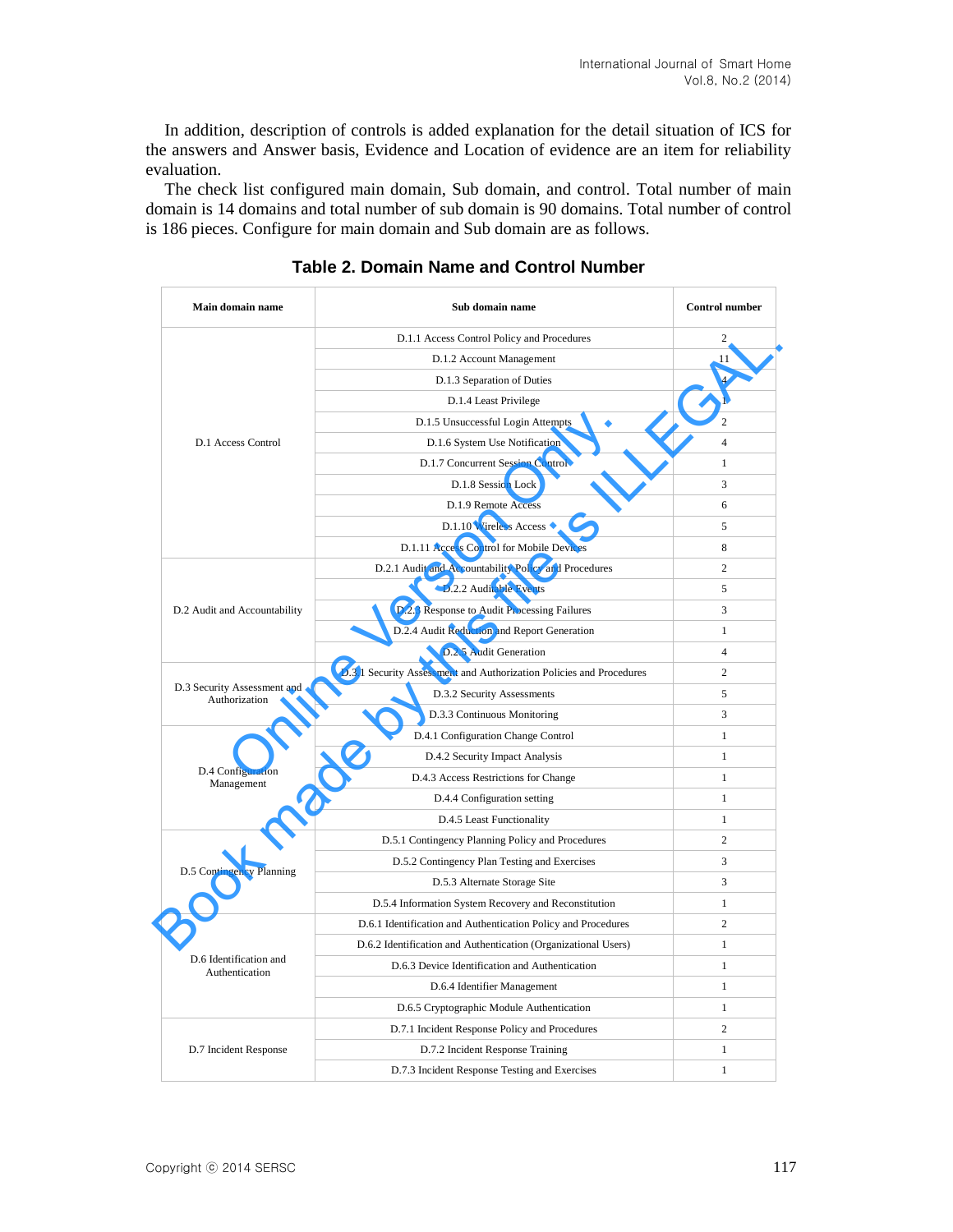|                                              | D.7.4 Incident Handling                                            | 1              |
|----------------------------------------------|--------------------------------------------------------------------|----------------|
|                                              | D.7.5 Incident Response Plan                                       | 1              |
|                                              | D.8.1 System Maintenance Policy and Procedures                     | 2              |
| D.8 Maintenance                              | D.8.2 Non-Local Maintenance                                        | 6              |
|                                              | D.8.3 Maintenance Personnel                                        | 1              |
|                                              | D.9.1 Media Protection Policy and Procedures                       | 2              |
|                                              | D.9.2 Media Access                                                 | 1              |
| D.9 Media Protection                         | D.9.3 Media Marking                                                | 2              |
|                                              | D.9.4 Media Storage                                                | 2              |
|                                              | D.9.5 Media Transport                                              | $\overline{4}$ |
|                                              | D.10.1 Physical and Environmental Protection Policy and Procedures | 2              |
|                                              | D.10.2 Physical Access Authorizations                              | 3              |
|                                              | D.10.3 Monitoring Physical Access                                  | 3              |
|                                              | D.10.4 Visitor Control                                             | $\mathbf{1}$   |
| D.10 Physical and                            | D.10.5 Emergency Shutoff                                           | 1              |
| <b>Environmental Protection</b>              | D.10.6 Emergency Lighting                                          | $\mathbf{1}$   |
|                                              | D.10.7 Fire Protection                                             | $\mathbf{1}$   |
|                                              | D.10.8 Temperature and Humidity Controls                           | 1              |
|                                              | D.10.9 Water Damage Protection                                     | $\mathbf{1}$   |
|                                              | D.10.10 Location of Information System Components                  | 1              |
|                                              | D.11.1 System Security Plan                                        | 1              |
| D.11 Planning                                | D.11.2 Rules of Behavior                                           | $\mathbf{1}$   |
|                                              | D.11.3 Privacy Impact Assessment                                   | $\mathbf{1}$   |
|                                              | D.12.1 Personnel Transfer                                          | $\mathbf{1}$   |
| D.12 Personnel Security                      | D.12.2 Personnel Sanctions                                         | 1              |
| D.13 Risk Assessment                         | D.13.1 Risk Assessment                                             | $\mathbf{1}$   |
|                                              | D.13.2 Vulnerability Scanning                                      | 6              |
|                                              | D.14.1 System and Services Acquisition Policy and Procedures       | 1              |
| D.14 System and Services                     | D.14.2 User-Installed Software                                     | 1              |
| Acquisition                                  | D.14.3 Security Engineering Principles                             | 1              |
|                                              | D.14.4 Supply Chain Protection                                     | 1              |
|                                              | D.15.1 Application Partitioning                                    | 1              |
|                                              | D.15.2 Security Function Isolation                                 | $\mathbf{1}$   |
|                                              | D.15.3 Information in Shared Resources                             | 1              |
|                                              | D.15.4 Denial of Service Protection                                | $\mathbf{1}$   |
|                                              | D.15.5 Boundary Protection                                         | $\overline{4}$ |
|                                              | D.15.6 Transmission Integrity                                      | $\mathbf{1}$   |
| D.15 System and<br>Communications Protection | D.15.7 Transmission Confidentiality                                | $\mathbf{1}$   |
|                                              | D.15.8 Network Disconnect                                          | $\mathbf{1}$   |
|                                              | D.15.9 Trusted Path                                                | 1              |
|                                              | D.15.10 Cryptographic Key Establishment and Management             | $\mathbf{1}$   |
|                                              | D.15.11 Use of Cryptography                                        | $\mathbf{1}$   |
|                                              | D.15.12 Public Access Protections                                  | $\mathbf{1}$   |
|                                              | D.15.13 Collaborative Computing Devices                            | $\mathbf{1}$   |
|                                              |                                                                    |                |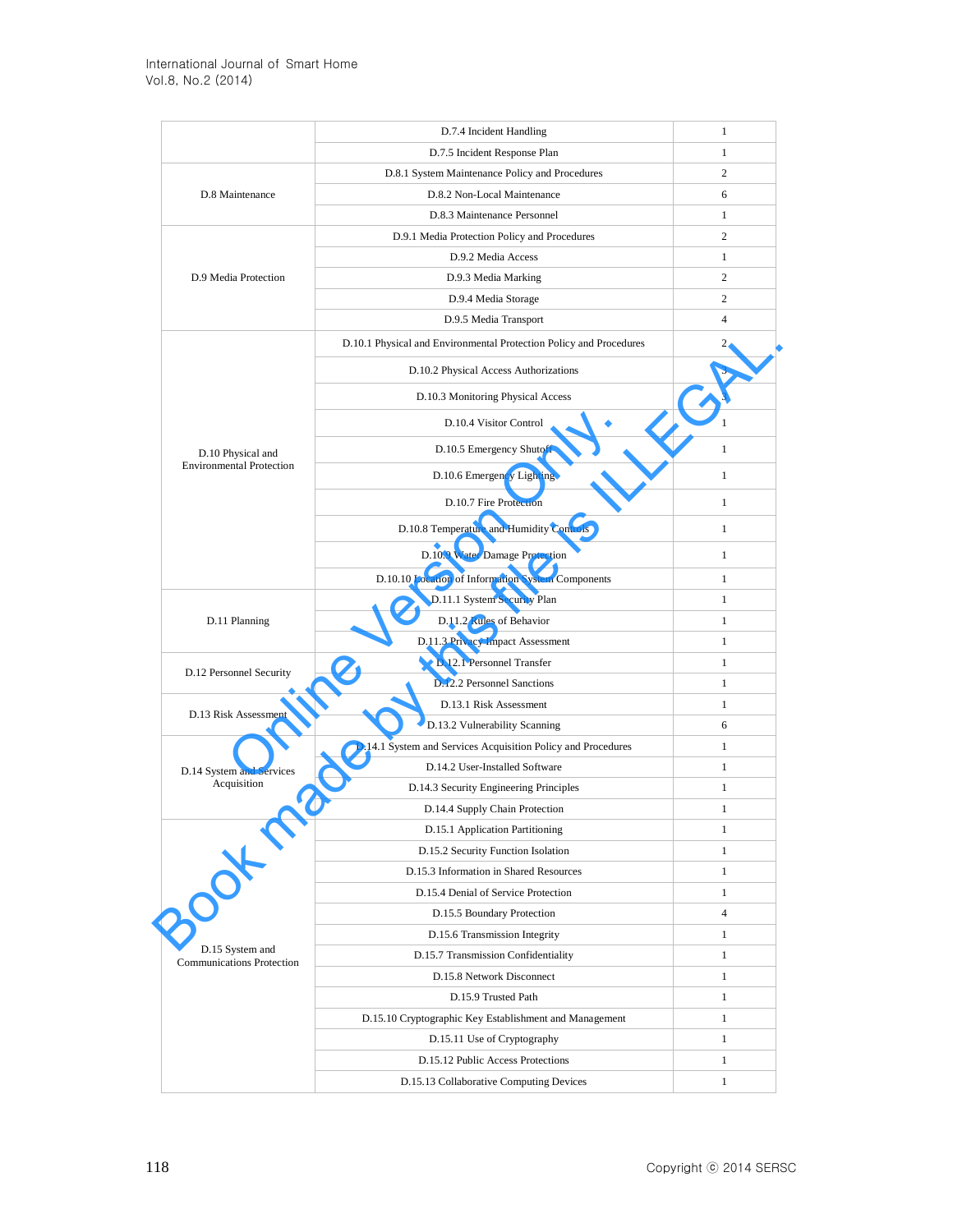|                                          | D.15.14 Mobile Code                                          | $\overline{2}$ |
|------------------------------------------|--------------------------------------------------------------|----------------|
|                                          | D.15.15 Voice Over Internet Protocol                         | $\overline{c}$ |
|                                          | D.15.16 Session Authenticity                                 |                |
|                                          | D.16.1 Flaw Remediation                                      | 4              |
| D.16 System and Information<br>Integrity | D.16.2 Malicious Code Protection                             | 5              |
|                                          | D.16.3 Spam Protection                                       | $\overline{c}$ |
|                                          | D.17.1 Security Awareness and Training Policy and Procedures | $\overline{c}$ |
|                                          | D.17.2 Security Awareness                                    |                |
| D.17 Awareness and Training              | D.17.3 Security Training                                     |                |
|                                          | D.17.4 Security Training Records                             |                |
|                                          |                                                              | 186            |

# **3. Analysis of Common Security Factor for Energy Industry Group**

|                |                                                                                                                                                                                                                                                                    |                                      |                     |                   |             |     |                               |                | 186            |
|----------------|--------------------------------------------------------------------------------------------------------------------------------------------------------------------------------------------------------------------------------------------------------------------|--------------------------------------|---------------------|-------------------|-------------|-----|-------------------------------|----------------|----------------|
|                | It is intended for developers and operation of energy management systems workers and<br>Process Owner. This evaluation was conducted in the energy field of practice and in thi<br>aper, we analyze the thermal power field.                                       |                                      |                     |                   |             |     |                               |                |                |
|                | 3. Analysis of Common Security Factor for Energy Industry Group                                                                                                                                                                                                    |                                      |                     |                   |             |     |                               |                |                |
|                | This paper will compare and analyze the 6 energy industry target groups (thermal, gas<br>uclear, combined cycle, electricity, power exchange) through survey. And then this pape<br>ind the common ground of 6 energy industry group that will be proven by logic. |                                      |                     |                   |             |     |                               |                |                |
|                | The step of proof is as follows.                                                                                                                                                                                                                                   |                                      |                     |                   |             |     |                               |                |                |
|                | First, it compare to survey result of 6 energy industry groups and then extract controls that<br>Il energy industry are observed.<br>Table 3. The Collection of Control that Every Energy Industry are Observed                                                    |                                      |                     |                   |             |     |                               |                |                |
|                | <b>Main domain</b>                                                                                                                                                                                                                                                 | Sub domain                           |                     |                   |             |     | <b>Energy industry groups</b> |                |                |
| No             | name                                                                                                                                                                                                                                                               | name                                 | Question'<br>s code | Power<br>exchange | Electricity | Gas | Combined<br>Cycle             | <b>Nuclear</b> | <b>Thermal</b> |
| $\mathbf{1}$   |                                                                                                                                                                                                                                                                    | Account<br>Management                | 1.2.2               | Yes               | Yes         | Yes | Yes                           | Yes            | Yes            |
| $\overline{c}$ | <b>Access Control</b>                                                                                                                                                                                                                                              | Separation of<br>Duties              | 1.3.4               | Yes               | Yes         | Yes | Yes                           | Yes            | Yes            |
| 3              |                                                                                                                                                                                                                                                                    | Least Privilege                      | 1.4.1               | Yes               | Yes         | Yes | Yes                           | Yes            | Yes            |
| $\overline{4}$ |                                                                                                                                                                                                                                                                    | Media Access                         | 9.2.1               | Yes               | Yes         | Yes | Yes                           | Yes            | Yes            |
| 5              |                                                                                                                                                                                                                                                                    | Media Marking                        | 9.3.1               | Yes               | Yes         | Yes | Yes                           | Yes            | Yes            |
| 6              |                                                                                                                                                                                                                                                                    |                                      | 9.3.2               | Yes               | Yes         | Yes | Yes                           | Yes            | Yes            |
| $\tau$         | Media<br>Protection                                                                                                                                                                                                                                                | Media Storage                        | 9.4.1               | Yes               | Yes         | Yes | Yes                           | Yes            | Yes            |
| 8              |                                                                                                                                                                                                                                                                    |                                      | 9.4.2               | Yes               | Yes         | Yes | Yes                           | Yes            | Yes            |
| 9              |                                                                                                                                                                                                                                                                    | Media                                | 9.5.2               | Yes               | Yes         | Yes | Yes                           | Yes            | Yes            |
| 10             |                                                                                                                                                                                                                                                                    | Transport                            | 9.5.4               | Yes               | Yes         | Yes | Yes                           | Yes            | Yes            |
| 11             | Physical and                                                                                                                                                                                                                                                       | Physical<br>Access<br>Authorizations | 10.2.1              | Yes               | Yes         | Yes | Yes                           | Yes            | Yes            |
| 12             | Environmental<br>Protection                                                                                                                                                                                                                                        | Monitoring                           | 10.3.1              | Yes               | Yes         | Yes | Yes                           | Yes            | Yes            |
| 13             |                                                                                                                                                                                                                                                                    | Physical Access                      | 10.3.2              | Yes               | Yes         | Yes | Yes                           | Yes            | Yes            |
| 14             |                                                                                                                                                                                                                                                                    | <b>Visitor Control</b>               | 10.4.1              | Yes               | Yes         | Yes | Yes                           | Yes            | Yes            |

|  | Table 3. The Collection of Control that Every Energy Industry are Observed |  |
|--|----------------------------------------------------------------------------|--|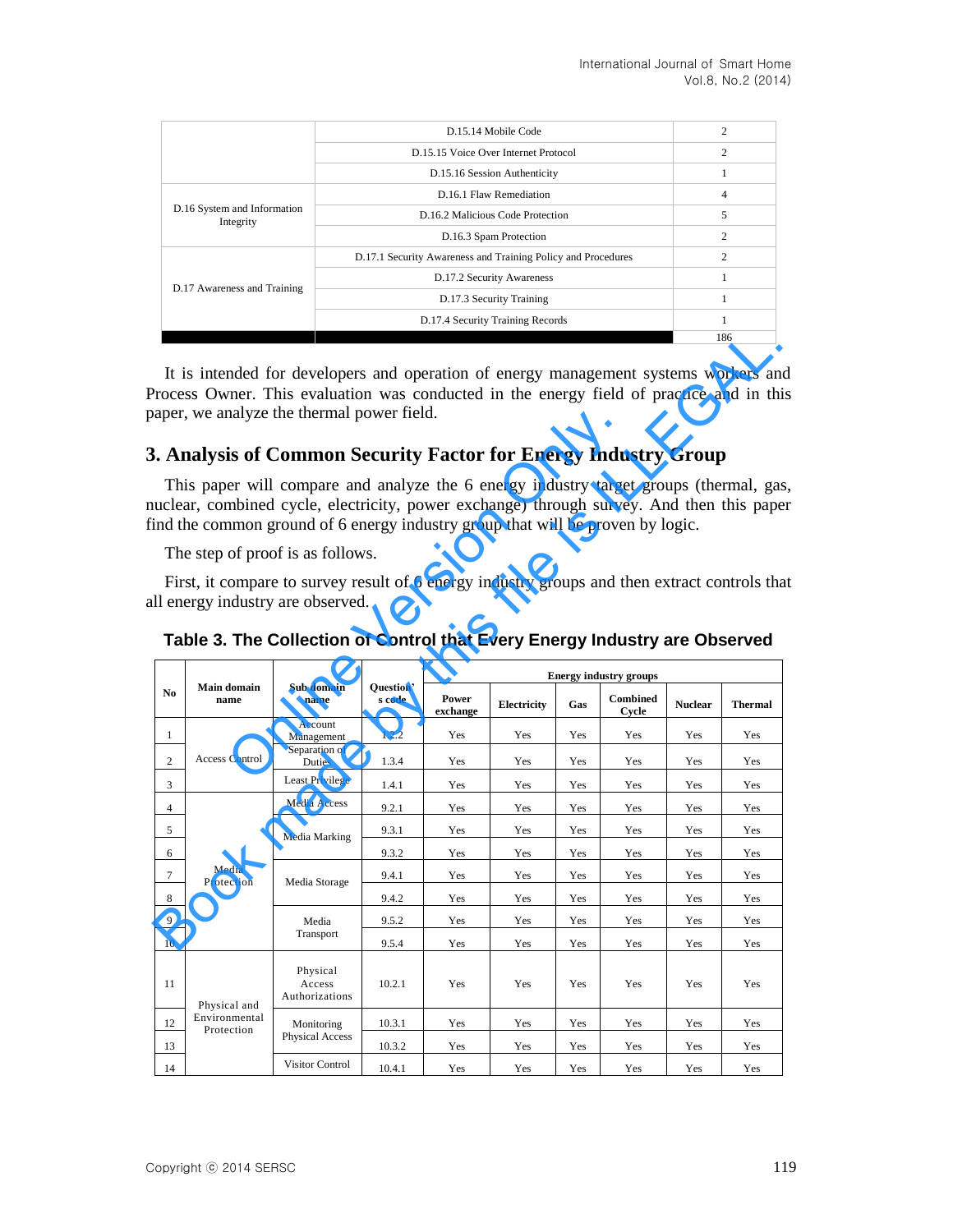| 15 |                                             | Emergency<br>Shutoff                               | 10.5.1  | Yes | Yes | Yes | Yes | Yes | Yes |
|----|---------------------------------------------|----------------------------------------------------|---------|-----|-----|-----|-----|-----|-----|
| 16 |                                             | Emergency<br>Lighting                              | 10.6.1  | Yes | Yes | Yes | Yes | Yes | Yes |
| 17 |                                             | Fire Protection                                    | 10.7.1  | Yes | Yes | Yes | Yes | Yes | Yes |
| 18 |                                             | Temperature<br>and Humidity<br>Controls            | 10.8.1  | Yes | Yes | Yes | Yes | Yes | Yes |
| 19 |                                             | Water Damage<br>Protection                         | 10.9.1  | Yes | Yes | Yes | Yes | Yes | Yes |
| 20 |                                             | Location of<br>Information<br>System<br>Components | 10.10.1 | Yes | Yes | Yes | Yes | Yes | Yes |
| 21 |                                             | Denial of<br>Service<br>Protection                 | 15.4.1  | Yes | Yes | Yes | Yes | Yes | Yes |
| 22 | System and<br>Communicatio<br>ns Protection | Boundary                                           | 15.5.1  | Yes | Yes | Yes | Yes | Yes | Yes |
| 23 |                                             | Protection                                         | 15.5.4  | Yes | Yes | Yes | Yes | Yes | Yes |

|                                                                              |                         | Protection                                                                                                                                                      | 15.4.1 | Yes                      | Yes                | Yes                            | Yes | Yes | Yes                          |
|------------------------------------------------------------------------------|-------------------------|-----------------------------------------------------------------------------------------------------------------------------------------------------------------|--------|--------------------------|--------------------|--------------------------------|-----|-----|------------------------------|
| System and<br>Communicatio<br>22<br>ns Protection                            |                         | Boundary<br>Protection                                                                                                                                          | 15.5.1 | Yes                      | Yes                | Yes                            | Yes | Yes | Yes                          |
| 23                                                                           |                         |                                                                                                                                                                 | 15.5.4 | Yes                      | Yes                | Yes                            | Yes | Yes | Yes                          |
| pieces. These domains are common security factor for energy industry groups. |                         | As the table above, the total number of main domains are 4 pieces, and sub domains are 2.                                                                       |        |                          |                    |                                |     |     |                              |
|                                                                              |                         | Second, it make a supposition as below through above result.                                                                                                    |        |                          |                    |                                |     |     |                              |
| ndustry groups in total main domains and sub domains."                       |                         | "Above 4 main domains and 23 sub domains are common security factor of 6 energy                                                                                 |        |                          |                    |                                |     |     |                              |
| domains.                                                                     |                         | To prove this point, it distinguish remaining control from 4 main domains and 23 sul<br>Table 4. The Number of Control for Every Group's Common Security Factor |        |                          |                    |                                |     |     |                              |
|                                                                              | Sub domain name<br>name |                                                                                                                                                                 |        |                          | Sub domain control | Common control                 |     |     |                              |
| <b>Main domain</b>                                                           |                         |                                                                                                                                                                 |        | number<br>(all question) |                    | number<br>(all energy industry |     |     | <b>Remain control number</b> |
|                                                                              |                         | <b>Account Management</b>                                                                                                                                       |        | 10                       |                    | group)<br>$\mathbf{1}$         |     |     | 9                            |
| <b>Access Control</b>                                                        |                         | <b>Separation of Duties</b>                                                                                                                                     |        | $\overline{4}$           |                    | $\mathbf{1}$                   |     |     | 3                            |
|                                                                              |                         | Least Privilege                                                                                                                                                 |        | 1                        |                    | 1                              |     |     | $\boldsymbol{0}$             |
|                                                                              |                         | Media Access                                                                                                                                                    |        | 1                        |                    | 1                              |     |     | $\Omega$                     |
|                                                                              |                         | Media Marking                                                                                                                                                   |        | $\overline{c}$           |                    | $\overline{c}$                 |     |     | $\overline{0}$               |
| Physical and<br>Environmental<br>Protection                                  |                         | Media Storage                                                                                                                                                   |        | $\overline{c}$           |                    | $\overline{c}$                 |     |     | $\mathbf{0}$                 |
| Media Protection                                                             |                         | <b>Media Transport</b>                                                                                                                                          |        | $\overline{4}$           |                    | $\overline{2}$                 |     |     | $\overline{2}$               |
|                                                                              |                         | <b>Physical Access Authorizations</b>                                                                                                                           |        | $\overline{2}$           |                    | $\mathbf{1}$                   |     |     | $\mathbf{1}$                 |
|                                                                              |                         | <b>Monitoring Physical Access</b>                                                                                                                               |        | 3                        |                    | $\overline{2}$                 |     |     | $\mathbf{1}$                 |
|                                                                              |                         | Visitor Control                                                                                                                                                 |        | 1                        |                    | 1                              |     |     | $\mathbf{0}$                 |
|                                                                              |                         | <b>Emergency Shutoff</b>                                                                                                                                        |        | 1                        |                    | 1                              |     |     | $\boldsymbol{0}$             |
|                                                                              |                         | <b>Emergency Lighting</b>                                                                                                                                       |        | 1                        |                    | 1                              |     |     | $\Omega$                     |
|                                                                              |                         | <b>Fire Protection</b>                                                                                                                                          |        | 1                        |                    | $\mathbf{1}$                   |     |     | $\mathbf{0}$                 |
|                                                                              |                         | Temperature and Humidity Controls                                                                                                                               |        | $\mathbf{1}$             |                    | $\mathbf{1}$                   |     |     | $\mathbf{0}$                 |
|                                                                              |                         | Water Damage Protection                                                                                                                                         |        | $\mathbf{1}$             |                    | $\mathbf{1}$                   |     |     | $\overline{0}$               |
|                                                                              |                         | Location of Information System<br>Components                                                                                                                    |        | $\mathbf{1}$             |                    | $\mathbf{1}$                   |     |     | $\overline{0}$               |
| System and<br>Communications                                                 |                         | Denial of Service Protection                                                                                                                                    |        | $\mathbf{1}$             |                    | $\mathbf{1}$                   |     |     | $\boldsymbol{0}$             |

**Table 4. The Number of Control for Every Group's Common Security Factor** 

As the table above, the number of remaining control is 18 pieces on 23 sub domains.

Third, this paper analyze control that any 5 target groups perform well to prove supposition as follow.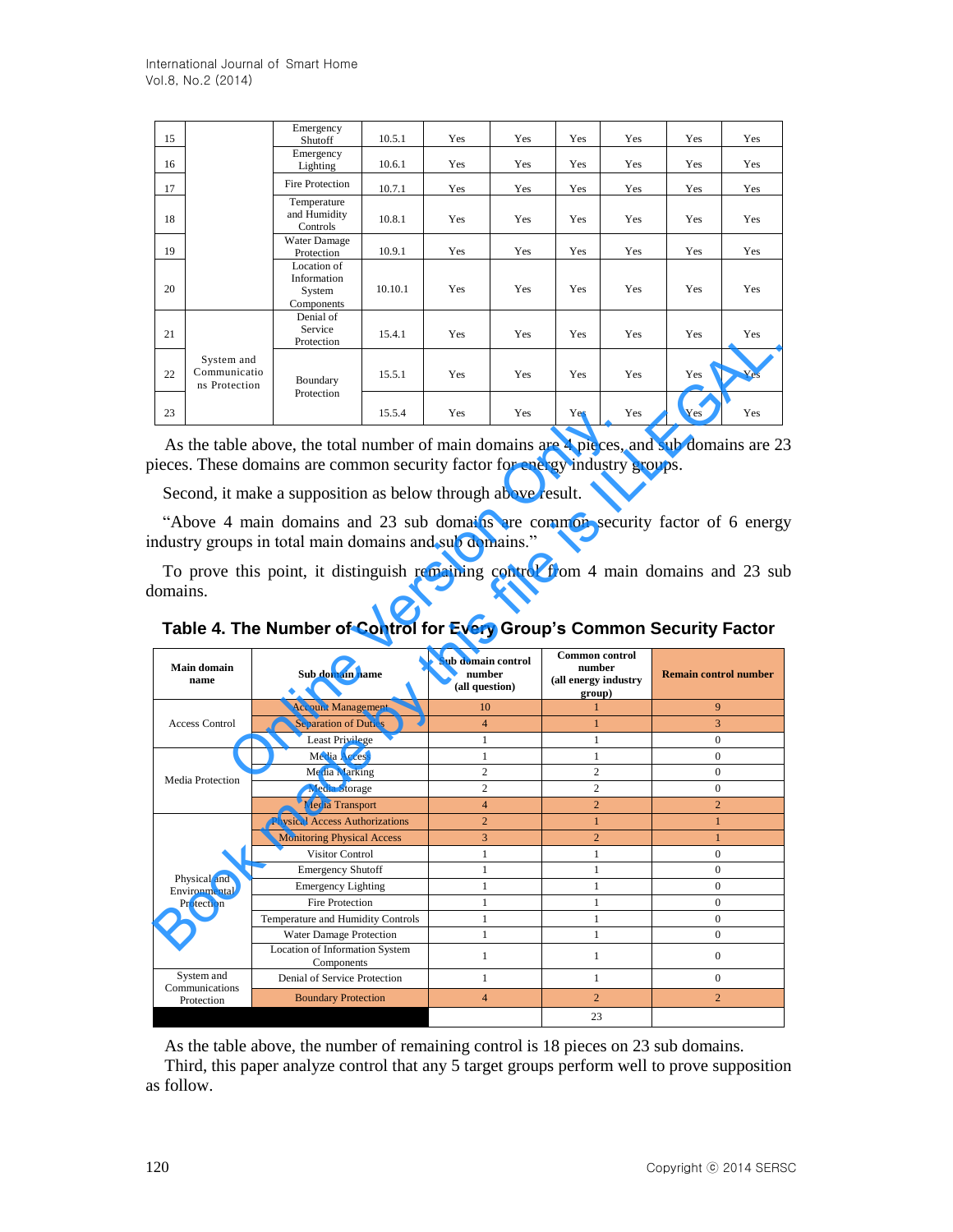| <b>Main domain</b><br>name                  | Sub domain name                                                                                                                                                                                                                        | <b>Remain control</b><br>number<br>(all energy<br>industry group) | <b>Common control</b><br>number<br>$(5+1$ energy industry<br>group) | <b>Remain Control</b><br>number<br>$(5+1$ energy industry<br>group) |
|---------------------------------------------|----------------------------------------------------------------------------------------------------------------------------------------------------------------------------------------------------------------------------------------|-------------------------------------------------------------------|---------------------------------------------------------------------|---------------------------------------------------------------------|
|                                             | Access Control Policy and<br>Procedures                                                                                                                                                                                                |                                                                   | 2                                                                   |                                                                     |
|                                             | Wireless Access                                                                                                                                                                                                                        |                                                                   | 1                                                                   |                                                                     |
| <b>Access Control</b>                       | <b>Account Management</b>                                                                                                                                                                                                              | 9                                                                 | 6                                                                   | 3                                                                   |
|                                             | <b>Separation of Duties</b>                                                                                                                                                                                                            | 3                                                                 | 3                                                                   | $\boldsymbol{0}$                                                    |
|                                             | Unsuccessful Login Attempts                                                                                                                                                                                                            |                                                                   | $\mathbf{1}$                                                        |                                                                     |
|                                             | <b>System Use Notification</b>                                                                                                                                                                                                         |                                                                   | $\mathbf{1}$                                                        |                                                                     |
| Physical and<br>Environmental<br>Protection | Physical and Environmental<br>Protection Policy and Procedures                                                                                                                                                                         |                                                                   | 2                                                                   |                                                                     |
|                                             | Risk Assessment                                                                                                                                                                                                                        |                                                                   | $\mathbf{1}$                                                        |                                                                     |
| <b>Risk Assessment</b>                      | <b>Vulnerability Scanning</b>                                                                                                                                                                                                          |                                                                   | 4                                                                   |                                                                     |
|                                             | <b>Application Partitioning</b>                                                                                                                                                                                                        |                                                                   | 1                                                                   |                                                                     |
| System and<br>Communications                | <b>Boundary Protection</b>                                                                                                                                                                                                             | $\overline{c}$                                                    | $\mathbf{1}$                                                        | $\mathbf{1}$                                                        |
| Protection                                  | <b>Trusted Path</b>                                                                                                                                                                                                                    |                                                                   | $\mathbf{1}$                                                        |                                                                     |
|                                             | <b>Flaw Remediation</b>                                                                                                                                                                                                                |                                                                   | 3                                                                   |                                                                     |
| System and<br>Information                   | Malicious Code Protection                                                                                                                                                                                                              |                                                                   | $\overline{4}$                                                      |                                                                     |
| Integrity                                   | Spam Protection                                                                                                                                                                                                                        |                                                                   | 2                                                                   |                                                                     |
| Configuration<br>Management                 | Security Impact Analysis                                                                                                                                                                                                               |                                                                   | 1                                                                   |                                                                     |
| Contingency<br>Planning                     | Information System Recovery and<br>Reconstitution                                                                                                                                                                                      |                                                                   | $\mathbf{1}$                                                        |                                                                     |
| Maintenance                                 | Non-Local Maintenance                                                                                                                                                                                                                  |                                                                   | $\mathbf{1}$                                                        |                                                                     |
| Media Protection                            | Media Protection Policy and<br>Procedures                                                                                                                                                                                              |                                                                   | 2                                                                   |                                                                     |
|                                             | <b>Media Transport</b>                                                                                                                                                                                                                 | $\mathbf{2}$                                                      | $\overline{c}$                                                      | $\boldsymbol{0}$                                                    |
|                                             |                                                                                                                                                                                                                                        |                                                                   | 40                                                                  |                                                                     |
| 3. Result of Analysis                       | (a) The total number of control on survey is 186 pieces. Among them, the number of<br>control and sub domain that every(6 groups) target groups perform well is 23 pieces and 1<br>bieces. And then control remain 163 pieces.         |                                                                   |                                                                     |                                                                     |
|                                             | (b) In 163 pieces, the number of control that almost all (5 groups) target groups perform<br>well is 40 pieces. Therefore, The above general probability is 24 percent on case that almos<br>Ill(5 groups) target groups perform well. |                                                                   |                                                                     |                                                                     |
|                                             | (c) In 163 pieces, the number of control that included (a)'s 18 domain is 18 pieces.                                                                                                                                                   |                                                                   |                                                                     |                                                                     |
| e true.                                     | Therefore, the more (c)'s 18 pieces include in (b)'s 40 pieces, the more Assumption ma                                                                                                                                                 |                                                                   |                                                                     |                                                                     |
|                                             | In conclusion, (c)'s 18 pieces include 12 pieces in (b)'s 40 pieces. If (c)'s 18 pieces i<br>trangly effected $\Delta$ 2 nieges should include in (a)'s 19 nieges. In other words, the probability                                     |                                                                   |                                                                     |                                                                     |

### **Table 5. The Number of Control for Almost all Group's Common Security Factor**

### **3. Result of Analysis**

In conclusion, (c)'s 18 pieces include 12 pieces in (b)'s 40 pieces. If (c)'s 18 pieces is strongly affected, 4.3 pieces should include in (c)'s 18 pieces. In other words, the probability that (c)'s 18 pieces include 12 pieces in (b)'s 40 pieces is higher about 3 times than above general probability.

### **3. Conclusion**

This paper presented the common security factor that is Account Management, Separation of Duties, Least Privilege, Media Access, Media Marking, Media Storage, Media Transport,